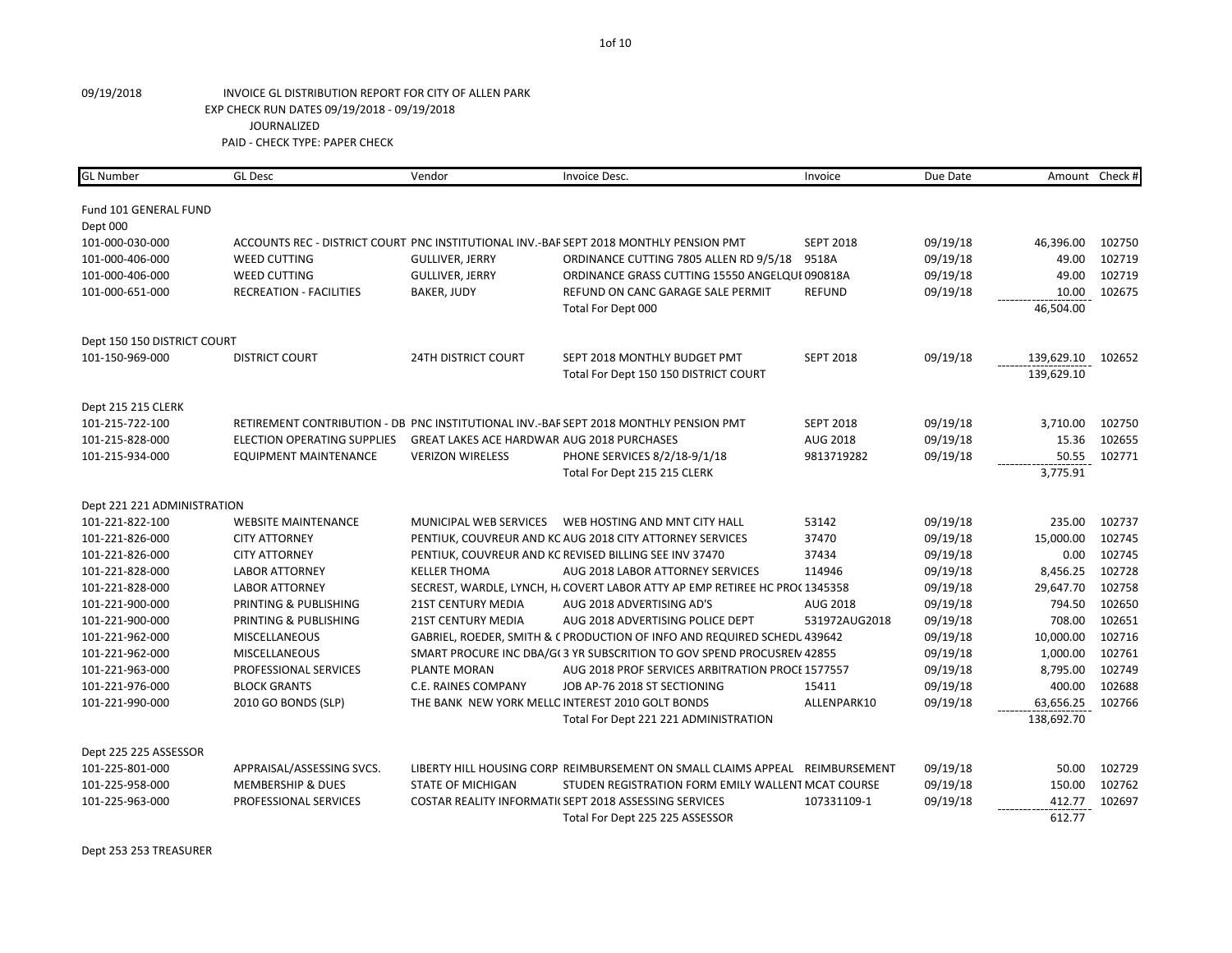| <b>GL Number</b>               | <b>GL Desc</b>               | Vendor                                            | Invoice Desc.                                                                                    | Invoice          | Due Date | Amount    | Check # |
|--------------------------------|------------------------------|---------------------------------------------------|--------------------------------------------------------------------------------------------------|------------------|----------|-----------|---------|
| 101-253-728-000                | <b>OFFICE SUPPLIES</b>       | PITNEY-BOWES                                      | <b>SUPPLIES RED INK</b>                                                                          | 1009107168       | 09/19/18 | 104.97    | 102748  |
|                                |                              |                                                   | Total For Dept 253 253 TREASURER                                                                 |                  |          | 104.97    |         |
| Dept 263 263 CITY HALL         |                              |                                                   |                                                                                                  |                  |          |           |         |
| 101-263-757-000                | <b>OPERATING SUPPLIES</b>    | <b>GREAT LAKES ACE HARDWAR AUG 2018 PURCHASES</b> |                                                                                                  | AUG 2018         | 09/19/18 | 1,286.83  | 102655  |
| 101-263-920-000                | <b>UTILITIES</b>             | <b>DTE ENERGY</b>                                 | ELECTRIC SERVICES 7/26-9/5/18                                                                    | 09192018         | 09/19/18 | 7,369.28  | 102707  |
| 101-263-931-000                | <b>BUILDING MAINTENANCE</b>  | <b>GREAT LAKES ACE HARDWAR AUG 2018 PURCHASES</b> |                                                                                                  | AUG 2018         | 09/19/18 | 58.59     | 102655  |
| 101-263-931-000                | <b>BUILDING MAINTENANCE</b>  | <b>VETERANS CLEANING</b>                          | AUG 2018 CLEANING SERVICES CITY HALL                                                             | 18-1008          | 09/19/18 | 1,960.00  | 102773  |
| 101-263-931-000                | <b>BUILDING MAINTENANCE</b>  | <b>VETERANS CLEANING</b>                          | AUG 2018 CLEANING SERVICES DPW                                                                   | 18-2608          | 09/19/18 | 480.00    | 102773  |
| 101-263-962-000                | <b>MISCELLANEOUS</b>         |                                                   | SMART PROCURE INC DBA/G(3 YR SUBSCRITION TO GOV SPEND PROCUSREN 42855                            |                  | 09/19/18 | 1,000.00  | 102761  |
|                                |                              |                                                   | Total For Dept 263 263 CITY HALL                                                                 |                  |          | 12,154.70 |         |
| Dept 277 CABLE/IT              |                              |                                                   |                                                                                                  |                  |          |           |         |
| 101-277-935-000                |                              |                                                   | COMPUTER SOFTWARE MAINTEN/ SMART PROCURE INC DBA/G(3 YR SUBSCRITION TO GOV SPEND PROCUSREN 42855 |                  | 09/19/18 | 2,000.00  | 102761  |
|                                |                              |                                                   | Total For Dept 277 CABLE/IT                                                                      |                  |          | 2,000.00  |         |
| Dept 305 305 POLICE DEPARTMENT |                              |                                                   |                                                                                                  |                  |          |           |         |
| 101-305-722-100                |                              |                                                   | RETIREMENT CONTRIBUTION - DB PNC INSTITUTIONAL INV.-BAF SEPT 2018 MONTHLY PENSION PMT            | <b>SEPT 2018</b> | 09/19/18 | 76,750.00 | 102750  |
| 101-305-729-000                | K-9 SUPPLIES                 | AAA PET SERVICES                                  | BOARDING FOR PHANTOM 8/31-9/3/18                                                                 | 4325             | 09/19/18 | 80.00     | 102653  |
| 101-305-729-000                | K-9 SUPPLIES                 | AAA PET SERVICES                                  | BOARDING FOR PHANTOM 8/26/18                                                                     | 4324             | 09/19/18 | 40.00     | 102653  |
| 101-305-729-000                | <b>K-9 SUPPLIES</b>          | PET SUPPLIES PLUS                                 | <b>K-9 SUPPLIES</b>                                                                              | 40905            | 09/19/18 | 69.50     | 102747  |
| 101-305-751-000                | <b>GASOLINE</b>              | <b>ALEX CLEANERS</b>                              | PRISONER BLANKETS                                                                                | 11               | 09/19/18 | 66.00     | 102660  |
| 101-305-761-000                | PRISONER BOARD               | <b>ALEX CLEANERS</b>                              | <b>BLANKETS POLICE DEPT</b>                                                                      | 8                | 09/19/18 | 48.00     | 102660  |
| 101-305-761-000                | PRISONER BOARD               | <b>STATE OF MICHIGAN</b>                          | SEX OFFENDER REGISTRATION FEE'S                                                                  | 551-522984       | 09/19/18 | 60.00     | 102677  |
| 101-305-761-000                | PRISONER BOARD               | <b>STATE OF MICHIGAN</b>                          | LIVE SCAN POLICE DEPT                                                                            | 551-523268       | 09/19/18 | 42.00     | 102678  |
| 101-305-761-000                | PRISONER BOARD               |                                                   | WAYNE COUNTY - ACCTS. RECPRISONER HOUSING 5/2018                                                 | 296275           | 09/19/18 | 2,485.00  | 102776  |
| 101-305-805-000                | <b>VEHICLE TOWING</b>        | <b>CITY TOWING</b>                                | 60 VEHICLES TOWED AND 8 PERSONAL 8/16-8/8/16-8/31/18                                             |                  | 09/19/18 | 9,060.00  | 102690  |
| 101-305-853-000                | <b>TELEPHONE</b>             | AMERICAN MESSAGING                                | CHAPLAIN PAGER 9/15/18-10/15/18                                                                  | Z1319539SI       | 09/19/18 | 15.48     | 102663  |
| 101-305-939-000                | <b>VEHICLE MAINTENANCE</b>   | CLASSIC AUTO WASH INC.                            | AUG 2018 POLICE VEHICLE CAR WASH SERVICE 1802                                                    |                  | 09/19/18 | 261.30    | 102691  |
| 101-305-961-000                | POL. TRAIN-ACT 302 ST. GRANT | POLICE TECHNICAL                                  | POLICE EDUCATIONAL SEMINAR DETECTIVE DC 17667                                                    |                  | 09/19/18 | 450.00    | 102751  |
| 101-305-961-000                | POL. TRAIN-ACT 302 ST. GRANT | POLICE TECHNICAL                                  | POLICE EDUCATIONAL SEMINAR DETECTIVE DC 17666                                                    |                  | 09/19/18 | 450.00    | 102751  |
| 101-305-961-000                | POL. TRAIN-ACT 302 ST. GRANT | POLICE TECHNICAL                                  | POLICE EDUCATION SEMINAR DETECTIVE DOBE 17665                                                    |                  | 09/19/18 | 475.00    | 102751  |
| 101-305-961-000                | POL. TRAIN-ACT 302 ST. GRANT | SCHOOLCRAFT COLLEGE                               | <b>EVO REFRESHER COURSE 6 OFFICERS</b>                                                           | 06499            | 09/19/18 | 960.00    | 102756  |
|                                |                              |                                                   | Total For Dept 305 305 POLICE DEPARTMENT                                                         |                  |          | 91,312.28 |         |
| Dept 340 340 FIRE DEPARTMENT   |                              |                                                   |                                                                                                  |                  |          |           |         |
| 101-340-722-100                |                              |                                                   | RETIREMENT CONTRIBUTION - DB PNC INSTITUTIONAL INV.-BAF SEPT 2018 MONTHLY PENSION PMT            | <b>SEPT 2018</b> | 09/19/18 | 57,757.00 | 102750  |
| 101-340-757-000                | <b>OPERATING SUPPLIES</b>    |                                                   | NETWORK SERVICES COMPAI OPERATING SUPPLIES FIRE DEPT                                             | 6536837-01       | 09/19/18 | 71.34     | 102738  |
| 101-340-757-500                | <b>RESCUE SUPPLIES</b>       |                                                   | BAKER'S GAS & WELDING SUI AUG 2018 CYLINDER RENTAL FIRE DEPT                                     | 09189545         | 09/19/18 | 60.16     | 102674  |
| 101-340-757-500                | <b>RESCUE SUPPLIES</b>       | J & B MEDICAL SUPPLY, INC. RESCUE SUPPLIES        |                                                                                                  | 4714638          | 09/19/18 | 295.38    | 102725  |
| 101-340-757-500                | <b>RESCUE SUPPLIES</b>       | J & B MEDICAL SUPPLY, INC. RESCUE SUPPLIES        |                                                                                                  | 4699262          | 09/19/18 | 28.08     | 102725  |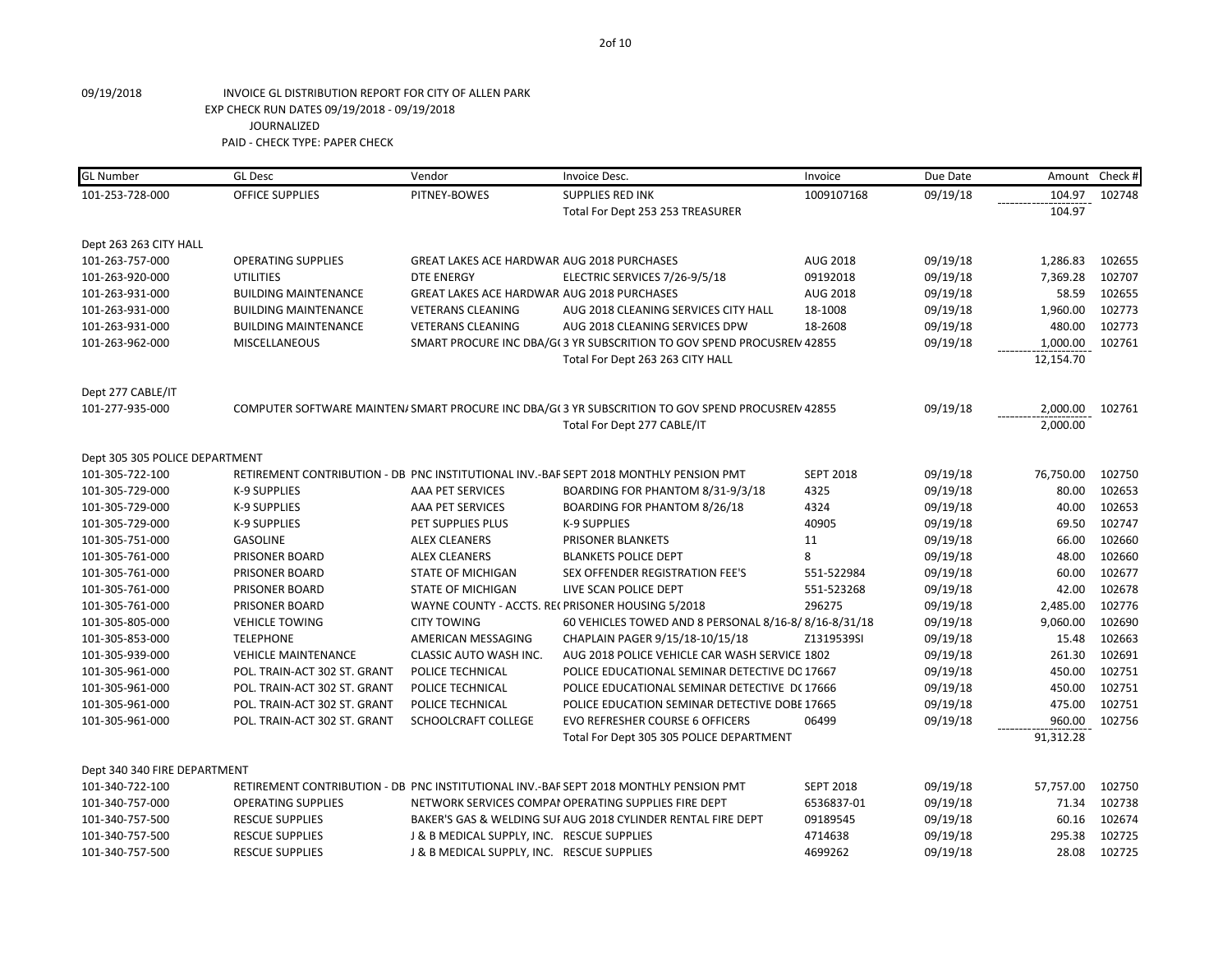| <b>GL Number</b>                          | <b>GL Desc</b>                  | Vendor                                         | Invoice Desc.                                                                         | Invoice           | Due Date | Amount    | Check # |
|-------------------------------------------|---------------------------------|------------------------------------------------|---------------------------------------------------------------------------------------|-------------------|----------|-----------|---------|
| 101-340-757-500                           | <b>RESCUE SUPPLIES</b>          | J & B MEDICAL SUPPLY, INC. RESUCE SUPPLIES     |                                                                                       | 4718007           | 09/19/18 | 12.75     | 102725  |
| 101-340-805-000                           | AMBULANCE BILLING               | ACCUMED BILLING INC.                           | FIRE SERVICES 8/1-8/31/18                                                             | 19918             | 09/19/18 | 3,983.82  | 102654  |
| 101-340-805-000                           | AMBULANCE BILLING               |                                                | ARBOR PROFESSIONAL SOLUT AMBULANCE COLLECTION FEES                                    | 01006685180831000 | 09/19/18 | 311.96    | 102669  |
| 101-340-805-000                           | AMBULANCE BILLING               |                                                | MI DEPT OF HEALTH/HUMAN AMBULANCE QUALITY ASSURANCE ASSEMENT 491-350738               |                   | 09/19/18 | 1,647.90  | 102734  |
| 101-340-853-000                           | <b>TELEPHONE</b>                | <b>AT &amp; T</b>                              | FIRE FAX & BACKUP LINE 8/11/18-9/10/18                                                | 313928637709      | 09/19/18 | 185.34    | 102672  |
| 101-340-853-000                           | <b>TELEPHONE</b>                | <b>VERIZON WIRELESS</b>                        | PHONE SERVICES 8/2/18-9/1/18                                                          | 9813719282        | 09/19/18 | 149.89    | 102771  |
| 101-340-920-000                           | <b>UTILITIES</b>                | CONSTELLATION                                  | AUG 2018 GAS SERVICES BG-212667                                                       | 2410042           | 09/19/18 | 0.57      | 102694  |
| 101-340-920-000                           | <b>UTILITIES</b>                | <b>DTE ENERGY</b>                              | ELECTRIC SERVICES 7/26-9/5/18                                                         | 09192018          | 09/19/18 | 2,683.26  | 102707  |
| 101-340-931-000                           | <b>BUILDING MAINTENANCE</b>     | <b>CERTIFIED LABORATORIES</b>                  | <b>SUPPLIES</b>                                                                       | 3247361           | 09/19/18 | 82.50     | 102689  |
| 101-340-931-000                           | <b>BUILDING MAINTENANCE</b>     | LOWE'S                                         | AUG 2018 PURCHASES                                                                    | AUG 2018          | 09/19/18 | 144.66    | 102731  |
| 101-340-934-000                           | <b>EQUIPMENT MAINTENANCE</b>    | ELDEN CYLINDER TESTING IN(EQUIPMENT MNT        |                                                                                       | 9131              | 09/19/18 | 448.80    | 102712  |
| 101-340-934-000                           | EQUIPMENT MAINTENANCE           |                                                | ELDEN CYLINDER TESTING IN EQUIPMENT MNT FIRE DEPT                                     | 9158              | 09/19/18 | 476.85    | 102712  |
| 101-340-939-000                           | <b>VEHICLE MAINTENANCE</b>      | GREAT LAKES ACE HARDWAR AUG 2018 PURCHASES     |                                                                                       | AUG 2018          | 09/19/18 | 22.39     | 102655  |
| 101-340-939-000                           | <b>VEHICLE MAINTENANCE</b>      |                                                | BAKER'S GAS & WELDING SUI AUG 2018 CYLINDER RENTAL                                    | 09189662          | 09/19/18 | 25.43     | 102674  |
| 101-340-939-000                           | <b>VEHICLE MAINTENANCE</b>      | SAFETY-KLEEN                                   | <b>SUPPLIES</b>                                                                       | 77664705          | 09/19/18 | 69.87     | 102753  |
| 101-340-939-000                           | <b>VEHICLE MAINTENANCE</b>      | <b>VILLAGE FORD</b>                            | <b>PARTS</b>                                                                          | 328137            | 09/19/18 | 232.95    | 102774  |
| 101-340-958-000                           | <b>MEMBERSHIP &amp; DUES</b>    |                                                | INTERNATIONAL ASSOC. OF FI MEMBERSHIP RENEWAL FOR CHIEF CANN                          | 122260            | 09/19/18 | 209.00    | 102724  |
| 101-340-958-000                           | <b>MEMBERSHIP &amp; DUES</b>    |                                                | OAKLAND MUNICIPAL FIRE PI NFPA ONLINE MEMBERSHIP E CANN 10/1/18-9 MEMBERSHIP/CANN     |                   | 09/19/18 | 475.00    | 102741  |
| 101-340-960-000                           | <b>EDUCATION &amp; TRAINING</b> | <b>HAMILTON, RICHARD</b>                       | REIMBURSEMENT PARAMEDIC LISC RENEWAL REIMBURSEMENT                                    |                   | 09/19/18 | 25.00     | 102722  |
| 101-340-960-000                           | <b>EDUCATION &amp; TRAINING</b> | O'RILEY, JEFF                                  | REIMBURSEMENT EXPENSES RELATED TO TRAII REIMBURSEMENT                                 |                   | 09/19/18 | 172.54    | 102742  |
|                                           |                                 |                                                |                                                                                       |                   |          |           |         |
| 101-340-960-000                           | <b>EDUCATION &amp; TRAINING</b> | <b>STATE OF MICHIGAN</b>                       | FIRE INVESTIGATION SCHOOL FOR CHIEF CANN 551-523576                                   |                   | 09/19/18 | 250.00    | 102763  |
|                                           |                                 |                                                | Total For Dept 340 340 FIRE DEPARTMENT                                                |                   |          | 69,822.44 |         |
|                                           |                                 |                                                |                                                                                       |                   |          |           |         |
| Dept 445 445 DEPARTMENT OF PUBLIC SERVICE |                                 |                                                |                                                                                       |                   |          |           |         |
| 101-445-722-100                           |                                 |                                                | RETIREMENT CONTRIBUTION - DB PNC INSTITUTIONAL INV.-BAF SEPT 2018 MONTHLY PENSION PMT | <b>SEPT 2018</b>  | 09/19/18 | 18,784.00 | 102750  |
| 101-445-751-000                           | <b>GASOLINE</b>                 | <b>CORRIGAN OIL CO</b>                         | <b>SUPPLIES</b>                                                                       | 6676614-IN        | 09/19/18 | 8,069.90  | 102696  |
| 101-445-757-000                           | <b>OPERATING SUPPLIES</b>       | GREAT LAKES ACE HARDWAR AUG 2018 PURCHASES     |                                                                                       | AUG 2018          | 09/19/18 | 81.26     | 102655  |
| 101-445-757-000                           | <b>OPERATING SUPPLIES</b>       | D & L GARDEN CENTER, INC. SUPPLIES             |                                                                                       | 95655             | 09/19/18 | 323.18    | 102700  |
| 101-445-757-000                           | <b>OPERATING SUPPLIES</b>       | <b>SAM'S CLUB DIRECT</b>                       | <b>AUG 2018 PURCHASES</b>                                                             | AUG 2018          | 09/19/18 | 28.64     | 102754  |
| 101-445-757-000                           | <b>OPERATING SUPPLIES</b>       | <b>TRAFFIC SAFETY WAREHOUSE WATER SUPPLIES</b> |                                                                                       | 55147A            | 09/19/18 | 320.75    | 102768  |
| 101-445-853-000                           | <b>TELEPHONE</b>                | <b>VERIZON WIRELESS</b>                        | PHONE SERVICES 8/2/18-9/1/18                                                          | 9813719282        | 09/19/18 | 50.55     | 102771  |
| 101-445-920-000                           | <b>UTILITIES</b>                | <b>DTE ENERGY</b>                              | ELECTRIC SERVICES 7/26-9/5/18                                                         | 09192018          | 09/19/18 | 877.25    | 102707  |
| 101-445-920-000                           | <b>UTILITIES</b>                | <b>DTE ENERGY</b>                              | GAS SERVICES 16850 SOUTHFIELD APT R 8/8-9/09192018                                    |                   | 09/20/18 | 37.33     | 102710  |
| 101-445-926-000                           | <b>STREET LIGHTING</b>          | <b>DTE ENERGY</b>                              | ELECTRIC SERVICES 7/26-9/5/18                                                         | 09192018          | 09/19/18 | 125.01    | 102707  |
| 101-445-926-000                           | <b>STREET LIGHTING</b>          | <b>DTE ENERGY</b>                              | STREELIGHT SERVICES 8/1-8/31/18                                                       | 09192018          | 09/19/18 | 27,410.33 | 102709  |
| 101-445-931-000                           | <b>BUILDING MAINTENANCE</b>     | <b>CERTIFIED LABORATORIES</b>                  | <b>SUPPLIES</b>                                                                       | 3247361           | 09/19/18 | 947.72    | 102689  |
| 101-445-931-000                           | <b>BUILDING MAINTENANCE</b>     | LOWER HURON SUPPLY CO.                         | <b>PARTS</b>                                                                          | 424047            | 09/19/18 | 601.78    | 102733  |
| 101-445-931-000                           | <b>BUILDING MAINTENANCE</b>     | SHERWIN WILLIAMS                               | <b>SUPPLIES FOR DPS</b>                                                               | 6680-8            | 09/19/18 | 722.70    | 102760  |
| 101-445-931-000                           | <b>BUILDING MAINTENANCE</b>     | SHERWIN WILLIAMS                               | <b>SUPPLIES FOR DPS</b>                                                               | 6818-6            | 09/19/18 | 240.90    | 102760  |
| 101-445-931-000                           | <b>BUILDING MAINTENANCE</b>     | SHERWIN WILLIAMS                               | <b>SUPPLIES DPS</b>                                                                   | 6784-8            | 09/19/18 | 1,086.69  | 102760  |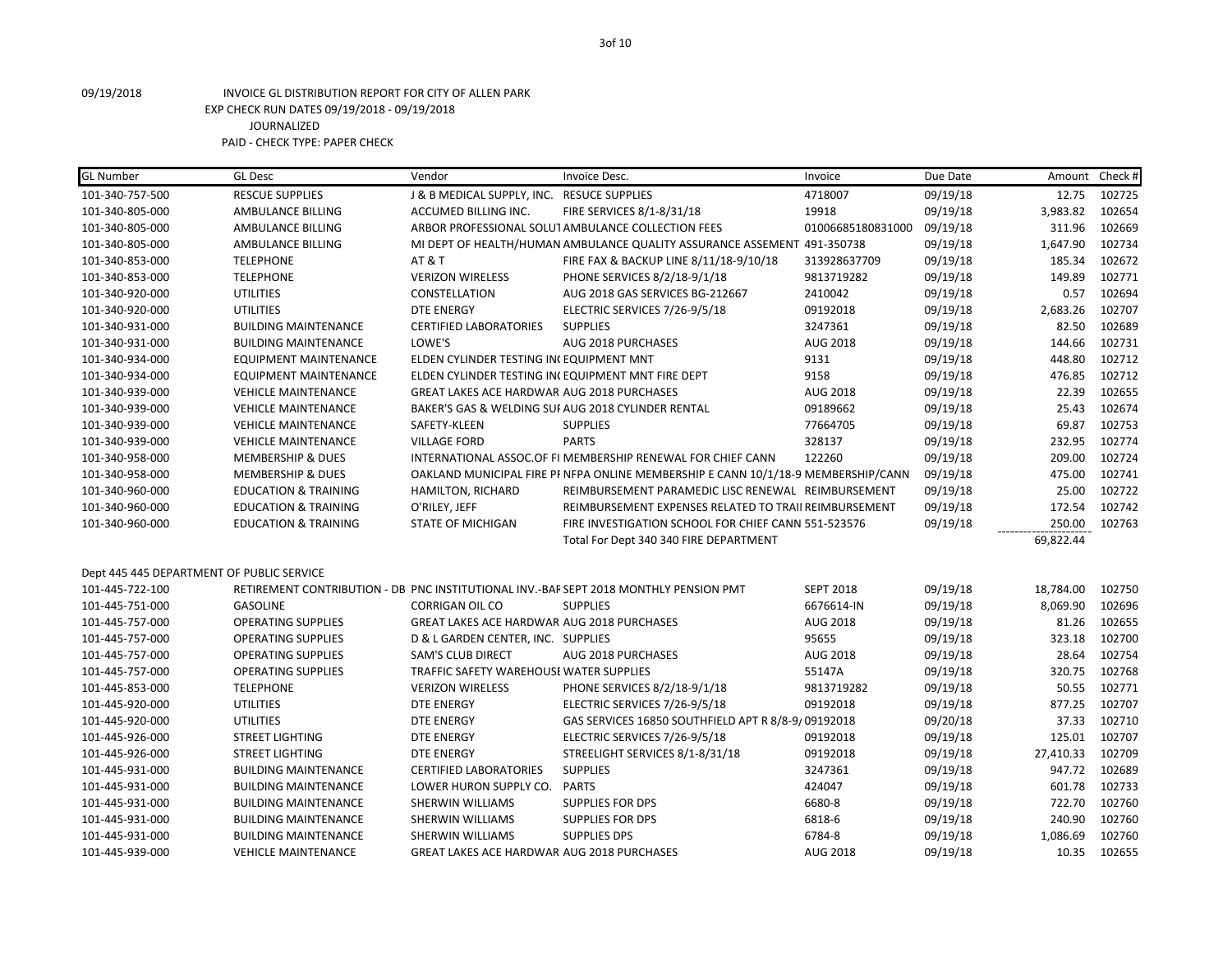| <b>GL Number</b>              | <b>GL Desc</b>               | Vendor                                            | Invoice Desc.                                                         | Invoice               | Due Date | Amount    | Check # |
|-------------------------------|------------------------------|---------------------------------------------------|-----------------------------------------------------------------------|-----------------------|----------|-----------|---------|
| 101-445-939-000               | <b>VEHICLE MAINTENANCE</b>   |                                                   | BAKER'S GAS & WELDING SUI AUG 2018 CYLINDER RENTAL                    | 09189662              | 09/19/18 | 25.43     | 102674  |
| 101-445-939-000               | <b>VEHICLE MAINTENANCE</b>   | BELL EQUIPMENT CO.                                | <b>PARTS</b>                                                          | 0145120               | 09/19/18 | 1,155.36  | 102676  |
| 101-445-939-000               | <b>VEHICLE MAINTENANCE</b>   | <b>CERTIFIED LABORATORIES</b>                     | <b>PARTS</b>                                                          | 3251963               | 09/19/18 | 735.80    | 102689  |
| 101-445-939-000               | <b>VEHICLE MAINTENANCE</b>   | CUMMINS BRIDGEWAY, LLC. PARTS                     |                                                                       | S2-3960               | 09/19/18 | 78.20     | 102699  |
| 101-445-939-000               | <b>VEHICLE MAINTENANCE</b>   | D & L GARDEN CENTER, INC. SUPPLIES                |                                                                       | 95011                 | 09/19/18 | 17.97     | 102700  |
| 101-445-939-000               | <b>VEHICLE MAINTENANCE</b>   | <b>EXOTIC AUTOMATION &amp; SUPI SUPPLIES</b>      |                                                                       | 1802312               | 09/19/18 | 101.50    | 102714  |
| 101-445-939-000               | <b>VEHICLE MAINTENANCE</b>   |                                                   | GLOBAL TELEMATIC SOLUTIO FT2620 FLEET TRK SERV 8/27-9/20/18           | 33270                 | 09/19/18 | 350.00    | 102717  |
| 101-445-939-000               | <b>VEHICLE MAINTENANCE</b>   | SAFETY-KLEEN                                      | <b>SUPPLIES</b>                                                       | 77664705              | 09/19/18 | 69.90     | 102753  |
| 101-445-939-000               | <b>VEHICLE MAINTENANCE</b>   | WILLIAM F. SELL & SON                             | <b>PARTS</b>                                                          | 312275                | 09/19/18 | 118.34    | 102759  |
|                               |                              |                                                   | Total For Dept 445 445 DEPARTMENT OF PUBLIC SERVICE                   |                       |          | 62,370.84 |         |
| Dept 707 707 PARKS & REC      |                              |                                                   |                                                                       |                       |          |           |         |
| 101-707-757-000               | <b>OPERATING SUPPLIES</b>    | GREAT LAKES ACE HARDWAR AUG 2018 PURCHASES        |                                                                       | AUG 2018              | 09/19/18 | 1.88      | 102655  |
| 101-707-760-000               | <b>SENIOR ACTIVITIES</b>     | <b>SAM'S CLUB DIRECT</b>                          | AUG 2018 PURCHASES                                                    | AUG 2018              | 09/19/18 | 30.92     | 102754  |
| 101-707-783-000               | <b>PARK SUPPLIES</b>         | GREAT LAKES ACE HARDWAR AUG 2018 PURCHASES        |                                                                       | AUG 2018              | 09/19/18 | 123.39    | 102655  |
| 101-707-783-000               | PARK SUPPLIES                | LOWE'S                                            | AUG 2018 PURCHASES                                                    | AUG 2018              | 09/19/18 | 101.43    | 102731  |
| 101-707-784-000               | <b>PARK SERVICES</b>         | HOME DEPOT                                        | TOOL RENTAL FEE FOR PLAYGROUND MNT                                    | 6900487               | 09/19/18 | 71.50     | 102723  |
| 101-707-784-000               | PARK SERVICES                | LOWE'S                                            | AUG 2018 PURCHASES                                                    | AUG 2018              | 09/19/18 | 81.49     | 102731  |
| 101-707-784-000               | <b>PARK SERVICES</b>         | PARKWAY SERVICE INC                               | PORTA POTTY SERVICES                                                  | A-115919              | 09/19/18 | 60.00     | 102744  |
| 101-707-920-000               | <b>UTILITIES</b>             | <b>DTE ENERGY</b>                                 | ELECTRIC SERVICES 7/26-9/5/18                                         | 09192018              | 09/19/18 | 395.60    | 102707  |
| 101-707-939-000               | <b>VEHICLE MAINTENANCE</b>   |                                                   | BAKER'S GAS & WELDING SUI AUG 2018 CYLINDER RENTAL                    | 09189662              | 09/19/18 | 25.43     | 102674  |
| 101-707-939-000               | <b>VEHICLE MAINTENANCE</b>   | SAFETY-KLEEN                                      | <b>SUPPLIES</b>                                                       | 77664705              | 09/19/18 | 69.87     | 102753  |
|                               |                              |                                                   | Total For Dept 707 707 PARKS & REC                                    |                       |          | 961.51    |         |
| Dept 751 751 COMMUNITY CENTER |                              |                                                   |                                                                       |                       |          |           |         |
| 101-751-757-000               | <b>OPERATING SUPPLIES</b>    | <b>GREAT LAKES ACE HARDWAR AUG 2018 PURCHASES</b> |                                                                       | AUG 2018              | 09/19/18 | 1.14      | 102655  |
| 101-751-757-000               | <b>OPERATING SUPPLIES</b>    | BAKER'S GAS & WELDING SUI SUPPLIES                |                                                                       | 01520914              | 09/19/18 | 58.00     | 102674  |
| 101-751-757-000               | <b>OPERATING SUPPLIES</b>    | <b>GORDON FOOD SERV.</b>                          | <b>SUPPLIES FOR PARKS &amp; REC</b>                                   | 846144168             | 09/19/18 | 193.41    | 102718  |
| 101-751-757-000               | <b>OPERATING SUPPLIES</b>    | GORDON FOOD SERV.                                 | <b>SUPPLIES FOR PARKS &amp; REC</b>                                   | 846144149             | 09/19/18 | 338.82    | 102718  |
| 101-751-757-000               | <b>OPERATING SUPPLIES</b>    | LOWE'S                                            | AUG 2018 PURCHASES                                                    | AUG 2018              | 09/19/18 | 9.49      | 102731  |
| 101-751-757-000               | <b>OPERATING SUPPLIES</b>    | PARKS & REC.                                      | TO FILL CHANGE MACHINE WITH QUARTERS                                  | <b>MACHINE CHANGE</b> | 09/19/18 | 500.00    | 102746  |
| 101-751-816-000               | PROF. SERV. - OTHER          |                                                   | REDGUARD FIRE & SECURITY SERVICE CALL FOR COMM CTR                    | 38226                 | 09/19/18 | 472.95    | 102752  |
| 101-751-853-000               | <b>TELEPHONE</b>             | <b>VERIZON WIRELESS</b>                           | PHONE SERVICES 8/2/18-9/1/18                                          | 9813719282            | 09/19/18 | 78.91     | 102771  |
| 101-751-920-000               | UTILITIES                    | <b>ALLEN PARK WATER</b>                           | WATER SERVICES COMM CTR 7/1-8/1/18                                    | 401-WH158-00          | 09/19/18 | 353.98    | 102668  |
| 101-751-920-000               | UTILITIES                    | CONSTELLATION                                     | AUG 2018 GAS SERVICES BG-212668                                       | 2410046               | 09/19/18 | 267.50    | 102694  |
| 101-751-920-000               | UTILITIES                    | <b>DIRECTV</b>                                    | SEPT 2018 COMM CTR SERVICES                                           | 35026293836           | 09/19/18 | 150.23    | 102704  |
| 101-751-931-000               | <b>BUILDING MAINTENANCE</b>  | <b>GREAT LAKES ACE HARDWAR AUG 2018 PURCHASES</b> |                                                                       | AUG 2018              | 09/19/18 | 197.69    | 102655  |
| 101-751-931-000               | <b>BUILDING MAINTENANCE</b>  | LOWE'S                                            | AUG 2018 PURCHASES                                                    | AUG 2018              | 09/19/18 | 453.36    | 102731  |
| 101-751-931-000               | <b>BUILDING MAINTENANCE</b>  |                                                   | SMART PROCURE INC DBA/G(3 YR SUBSCRITION TO GOV SPEND PROCUSREN 42855 |                       | 09/19/18 | 1,000.00  | 102761  |
| 101-751-934-000               | <b>EQUIPMENT MAINTENANCE</b> |                                                   | C&S ICE RESURFACING SERVII OIL CHANGE, PARTS AND REPLACEMENT          | 3572                  | 09/19/18 | 858.13    | 102683  |
| 101-751-960-000               | <b>GENERAL EDUCATION</b>     |                                                   | UNITED STATES ICE RINK ASS(MEMBERSHIP COMM CTR FROM 11/15-11/14/ 8092 |                       | 09/19/18 | 275.00    | 102770  |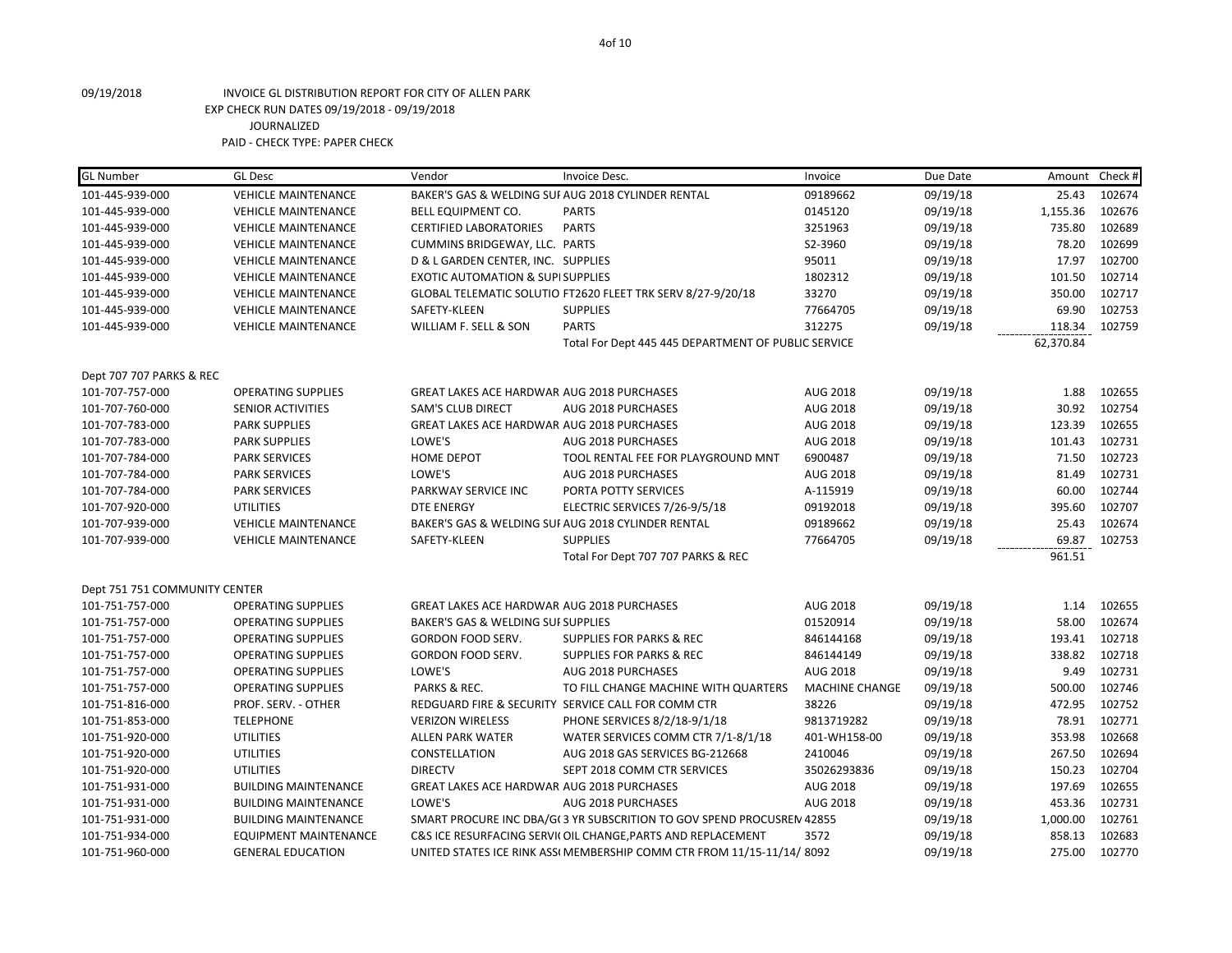| <b>GL Number</b>                       | <b>GL Desc</b>                     | Vendor                     | Invoice Desc.                                                                         | Invoice          | Due Date |            | Amount Check # |
|----------------------------------------|------------------------------------|----------------------------|---------------------------------------------------------------------------------------|------------------|----------|------------|----------------|
|                                        |                                    |                            | Total For Dept 751 751 COMMUNITY CENTER                                               |                  |          | 5,208.61   |                |
| Dept 803 HISTORICAL                    |                                    |                            |                                                                                       |                  |          |            |                |
| 101-803-801-001                        | LAWN & SNOW SERVICES               |                            | JOHN'S LANDSCAPING & SNO AIG 2018 LAWN CARE HISTORICAL SOCIETY                        | 19736            | 09/19/18 | 140.00     | 102726         |
| 101-803-920-000                        | <b>UTILITIES</b>                   | <b>CONSTELLATION</b>       | AUG 2018 GAS SERVICES BG-218253                                                       | 2410045          | 09/19/18 | 4.60       | 102694         |
| 101-803-920-000                        | <b>UTILITIES</b>                   | <b>DTE ENERGY</b>          | ELECTRIC SERVICES 7/26-9/5/18                                                         | 09192018         | 09/19/18 | 123.48     | 102707         |
| 101-803-985-000                        | <b>CAPITAL OUTLAY</b>              |                            | EXPERT HEATING & COOLING FURNISH & INSTALL CARRIER FURNACE AP HIST J003943            |                  | 09/19/18 | 4,000.00   | 102715         |
|                                        |                                    |                            | Total For Dept 803 HISTORICAL                                                         |                  |          | 4,268.08   |                |
| Dept 864 864 RETIREE/ACTIVE HEALTHCARE |                                    |                            |                                                                                       |                  |          |            |                |
| 101-864-722-100                        |                                    |                            | RETIREMENT CONTRIBUTION - DB PNC INSTITUTIONAL INV.-BAF SEPT 2018 MONTHLY PENSION PMT | <b>SEPT 2018</b> | 09/19/18 | 7,163.00   | 102750         |
|                                        |                                    |                            | Total For Dept 864 864 RETIREE/ACTIVE HEALTHCARE                                      |                  |          | 7,163.00   |                |
|                                        |                                    |                            | Total For Fund 101 GENERAL FUND                                                       |                  |          | 584,580.91 |                |
| Fund 202 MAJOR STREET FUND             |                                    |                            |                                                                                       |                  |          |            |                |
| Dept 475 475 TRAFFIC SERVICES          |                                    |                            |                                                                                       |                  |          |            |                |
| 202-475-703-050                        |                                    |                            | INTERFUND LABOR/EQUIP - TRAFF WAYNE COUNTY - ACCTS. REI TRAFFIC SIGNAL ENERGY 7/18    | 1009226          | 09/19/18 | 129.95     | 102775         |
| 202-475-940-000                        | <b>TRAFFIC SIGNS &amp; SIGNALS</b> | LOWE'S                     | AUG 2018 PURCHASES                                                                    | AUG 2018         | 09/19/18 | 2.56       | 102731         |
|                                        |                                    |                            | Total For Dept 475 475 TRAFFIC SERVICES                                               |                  |          | 132.51     |                |
| Dept 479 PRESERVATION - STREETS        |                                    |                            |                                                                                       |                  |          |            |                |
| 202-479-757-000                        | <b>OPERATING SUPPLIES</b>          | AJAX MATERIALS CORP.       | <b>SUPPLIES DPS</b>                                                                   | 229196           | 09/19/18 | 780.84     | 102659         |
| 202-479-801-220                        | PROF'L SERVICES                    | <b>BUCCILLI GROUP, LLC</b> | INSPECTION SERV S WOOD 8/13-8/17/18 MAJC 3057                                         |                  | 09/19/18 | 864.00     | 102682         |
| 202-479-801-220                        | PROF'L SERVICES                    | <b>BUCCILLI GROUP, LLC</b> | INSPECTION SERV 8/6-8/10/18 MAJOR RDS                                                 | 3040             | 09/19/18 | 756.00     | 102682         |
|                                        |                                    |                            | Total For Dept 479 PRESERVATION - STREETS                                             |                  |          | 2,400.84   |                |
|                                        |                                    |                            | Total For Fund 202 MAJOR STREET FUND                                                  |                  |          | 2,533.35   |                |
| Fund 203 LOCAL STREET FUND             |                                    |                            |                                                                                       |                  |          |            |                |
| Dept 479 PRESERVATION - STREETS        |                                    |                            |                                                                                       |                  |          |            |                |
| 203-479-757-000                        | <b>OPERATING SUPPLIES</b>          | AJAX MATERIALS CORP.       | <b>SUPPLIES DPS</b>                                                                   | 229196           | 09/19/18 | 780.84     | 102659         |
|                                        |                                    |                            | Total For Dept 479 PRESERVATION - STREETS                                             |                  |          | 780.84     |                |
| Dept 483 ADMINISTRATION - STREETS      |                                    |                            |                                                                                       |                  |          |            |                |
| 203-483-820-000                        | ENGINEERING                        | <b>BUCCILLI GROUP, LLC</b> | INSPECTION SERVICES S WOOD 8/14-9/17/18 13059                                         |                  | 09/19/18 | 486.00     | 102682         |
| 203-483-820-000                        | ENGINEERING                        | <b>BUCCILLI GROUP, LLC</b> | INSPECTION SERC S WOOD 8/6-8/10/18 LOCAL 3039                                         |                  | 09/19/18 | 540.00     | 102682         |
|                                        |                                    |                            | Total For Dept 483 ADMINISTRATION - STREETS                                           |                  |          | 1,026.00   |                |
|                                        |                                    |                            | Total For Fund 203 LOCAL STREET FUND                                                  |                  |          | 1,806.84   |                |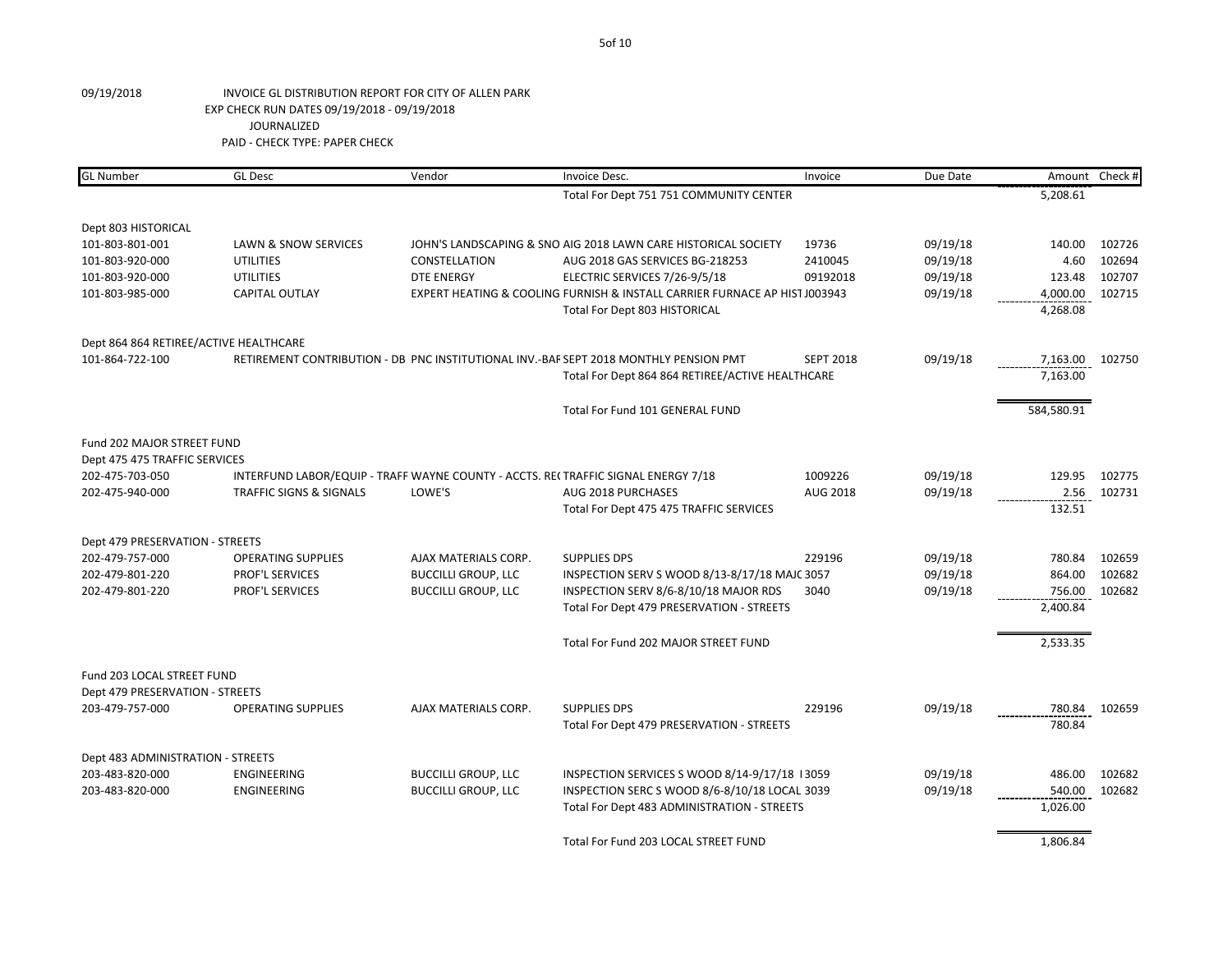| <b>GL Number</b>                            | <b>GL Desc</b>                | Vendor                                | Invoice Desc.                                                                         | Invoice           | Due Date |            | Amount Check # |
|---------------------------------------------|-------------------------------|---------------------------------------|---------------------------------------------------------------------------------------|-------------------|----------|------------|----------------|
| Fund 226 RUBBISH FUND                       |                               |                                       |                                                                                       |                   |          |            |                |
| Dept 450 450 RUBBISH                        |                               |                                       |                                                                                       |                   |          |            |                |
| 226-450-817-000                             | <b>WASTE DISPOSAL</b>         |                                       | ADVANCED DISPOSAL SERVIC SEPT 2018 RUBBISH SERVICES                                   | V30001611239      | 09/19/18 | 132,455.85 | 102658         |
| 226-450-819-000                             | <b>WASTE DISPOSAL</b>         | <b>BROOKS, CHRISTINE</b>              | REIMBURSEMENT FOR REMOVAL OF FREON CH REIMBURSEMENT                                   |                   | 09/19/18 | 55.00      | 102681         |
|                                             |                               |                                       | Total For Dept 450 450 RUBBISH                                                        |                   |          | 132,510.85 |                |
|                                             |                               |                                       |                                                                                       |                   |          |            |                |
|                                             |                               |                                       | Total For Fund 226 RUBBISH FUND                                                       |                   |          | 132,510.85 |                |
| Fund 243 BROWNFIELD REDEVELOPMENT AUTHORITY |                               |                                       |                                                                                       |                   |          |            |                |
| Dept 000                                    |                               |                                       |                                                                                       |                   |          |            |                |
| 243-000-995-000                             | <b>BOND INTEREST</b>          |                                       | THE BANK NEW YORK MELLC INTEREST BROWNFIELD BONDS                                     | ALLENBO7AUTH      | 09/19/18 | 251,984.38 | 102779         |
|                                             |                               |                                       | Total For Dept 000                                                                    |                   |          | 251,984.38 |                |
|                                             |                               |                                       | Total For Fund 243 BROWNFIELD REDEVELOPMENT AUTHORITY                                 |                   |          | 251,984.38 |                |
|                                             |                               |                                       |                                                                                       |                   |          |            |                |
| Fund 249 BUILDING FUND                      |                               |                                       |                                                                                       |                   |          |            |                |
| Dept 371 371 BUILDING DEPARTMENT            |                               |                                       |                                                                                       |                   |          |            |                |
| 249-371-722-100                             |                               |                                       | RETIREMENT CONTRIBUTION - DB PNC INSTITUTIONAL INV.-BAF SEPT 2018 MONTHLY PENSION PMT | <b>SEPT 2018</b>  | 09/19/18 | 5,208.00   | 102750         |
| 249-371-728-000                             | <b>OFFICE SUPPLIES</b>        | ASADOORIAN FAMILY PRINT BLDG SUPPLIES |                                                                                       | 14867             | 09/19/18 | 249.00     | 102671         |
| 249-371-800-000                             | <b>ORDINANCE EXPENSE</b>      |                                       | BELFOR PROPERTY RESTORAT LABOR & MATERIAL FOR JOB 15817 ANGELIQU 1119782              |                   | 09/19/18 | 799.75     | 102679         |
| 249-371-821-000                             | MECHANICAL INSPECTIONS        | CARNILL, STEVE                        | AUG 2018 MECHANICAL INSPECTIONS                                                       | AUG 2018          | 09/19/18 | 2,687.30   | 102685         |
| 249-371-822-000                             | PLUMBING INSPECTIONS          | HALASH, JEROME                        | AUG 2018 PLUMBING INSPECTION                                                          | AUG 2018          | 09/19/18 | 667.80     | 102721         |
| 249-371-822-500                             | <b>ELECTRICAL INSPECTIONS</b> | CARY, KENNETH                         | AUG 2018 ELECTRIC INSPECTIONS                                                         | AUG 2018          | 09/19/18 | 480.00     | 102684         |
| 249-371-853-000                             | <b>TELEPHONE</b>              | <b>VERIZON WIRELESS</b>               | PHONE SERVICES 8/2/18-9/1/18                                                          | 9813719282        | 09/19/18 | 128.22     | 102771         |
|                                             |                               |                                       | Total For Dept 371 371 BUILDING DEPARTMENT                                            |                   |          | 10,220.07  |                |
|                                             |                               |                                       | Total For Fund 249 BUILDING FUND                                                      |                   |          | 10,220.07  |                |
| Fund 250 DDA OPERATING                      |                               |                                       |                                                                                       |                   |          |            |                |
| Dept 000                                    |                               |                                       |                                                                                       |                   |          |            |                |
| 250-000-801-001                             | <b>LAWN SERVICES</b>          |                                       | SEASONAL PROPERTY MANA(AUG 2018 MOWING SERVICES DDA OFFICE                            | 643               | 09/19/18 | 825.00     | 102757         |
| 250-000-826-000                             | <b>LEGAL SERVICES</b>         | MILLER & MILLER, P.C.                 | AUG 2018 PROFESSIONAL SERVICES                                                        | A-08312018        | 09/19/18 | 1,250.00   | 102735         |
| 250-000-826-000                             | <b>LEGAL SERVICES</b>         | MILLER & MILLER, P.C.                 | JULY 2018 PROF SERVICES                                                               | A-07312018        | 09/19/18 | 1,250.00   | 102735         |
| 250-000-942-000                             | <b>RENT</b>                   | STOP & LOCK 2                         | SEMI ANNUAL RENT FOR DDA STORAGE                                                      | <b>SPACE#3-17</b> | 09/19/18 | 724.68     | 102764         |
| 250-000-960-000                             | MARKETING/PROMOTIONS          | ALLEGRA MARKETING                     | <b>TOUCH A TRUCK FLYERS</b>                                                           | 6510              | 09/19/18 | 558.75     | 102777         |
| 250-000-960-000                             | MARKETING/PROMOTIONS          | ALLEGRA MARKETING                     | POSTER FOR DDA OFFICE                                                                 | 6511              | 09/19/18 | 236.00     | 102777         |
| 250-000-962-000                             | <b>MISCELLANEOUS</b>          | <b>CITY OF ALLEN PARK</b>             | SERVICES FROM JULY 4 THRU JULY 28/18                                                  | <b>DPS WORK</b>   | 09/19/18 | 3,701.00   | 102692         |
|                                             |                               |                                       | Total For Dept 000                                                                    |                   |          | 8,545.43   |                |
|                                             |                               |                                       |                                                                                       |                   |          |            |                |
|                                             |                               |                                       | Total For Fund 250 DDA OPERATING                                                      |                   |          | 8,545.43   |                |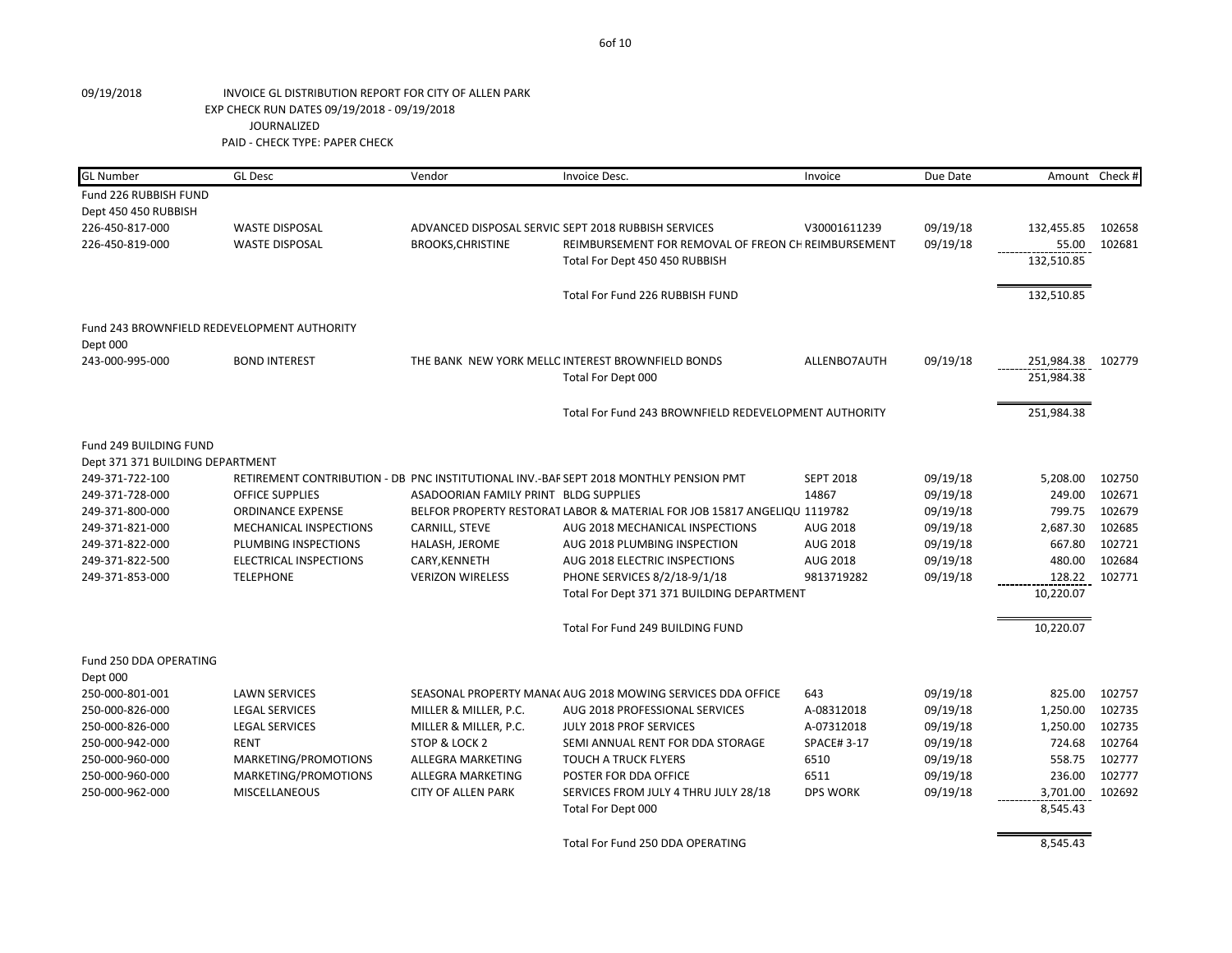| <b>GL Number</b>                 | <b>GL Desc</b>                                 | Vendor                                        | Invoice Desc.                                            | Invoice        | Due Date |           | Amount Check # |
|----------------------------------|------------------------------------------------|-----------------------------------------------|----------------------------------------------------------|----------------|----------|-----------|----------------|
|                                  |                                                |                                               |                                                          |                |          |           |                |
| Fund 266 DRUG FORFEITURE - STATE |                                                |                                               |                                                          |                |          |           |                |
| Dept 000                         |                                                |                                               |                                                          |                |          |           |                |
| 266-000-939-000                  | <b>VEHICLE MAINTENANCE</b>                     |                                               | BAKER'S GAS & WELDING SUI AUG 2018 CYLINDER RENTAL       | 09189662       | 09/19/18 | 25.43     | 102674         |
| 266-000-939-000                  | <b>VEHICLE MAINTENANCE</b>                     | SAFETY-KLEEN                                  | <b>SUPPLIES</b>                                          | 77664705       | 09/19/18 | 69.87     | 102753         |
| 266-000-939-000                  | <b>VEHICLE MAINTENANCE</b>                     | <b>VILLAGE FORD</b>                           | <b>PARTS</b>                                             | 154832         | 09/19/18 | 256.35    | 102774         |
| 266-000-939-000                  | <b>VEHICLE MAINTENANCE</b>                     | <b>VILLAGE FORD</b>                           | <b>PARTS</b>                                             | 333199         | 09/19/18 | 237.02    | 102774         |
| 266-000-939-000                  | <b>VEHICLE MAINTENANCE</b>                     | WINDER POLICE EQUIPMENT PARTS                 |                                                          | 20181957       | 09/19/18 | 241.25    | 102778         |
| 266-000-984-000                  | COMPUTER EQUIPMENT/SOFTWA THOMSON REUTERS-WEST |                                               | WEST INFORMATION CHARGES 8/1/18-8/31/18 838823860        |                | 09/19/18 | 178.50    | 102767         |
|                                  |                                                |                                               | Total For Dept 000                                       |                |          | 1,008.42  |                |
|                                  |                                                |                                               | Total For Fund 266 DRUG FORFEITURE - STATE               |                |          | 1,008.42  |                |
| Fund 271 LIBRARY                 |                                                |                                               |                                                          |                |          |           |                |
| Dept 000                         |                                                |                                               |                                                          |                |          |           |                |
| 271-000-728-000                  | <b>OFFICE SUPPLIES</b>                         | MOVIE LICENSING USA                           | MOVIE LISCENSE RENEWAL 10/1/18-9/30/19                   | 2561515        | 09/19/18 | 398.00    | 102736         |
| 271-000-827-000                  | <b>LIBRARY SERVICES</b>                        | TUMBLEWEED PRESS INC                          | SUBSCRIPTION FOR LIBRARY MATERIAL                        | 90099          | 09/19/18 | 499.00    | 102769         |
| 271-000-828-000                  | <b>MATERIALS</b>                               | STEINWAY INC                                  | <b>CD FOR LIBRARY</b>                                    | 37852          | 09/19/18 | 79.95     | 102670         |
| 271-000-828-000                  | <b>MATERIALS</b>                               | <b>BAKER &amp; TAYLOR</b>                     | <b>MATERIALS FOR LIBRARY</b>                             | 2033963060     | 09/19/18 | 97.20     | 102673         |
| 271-000-828-000                  | <b>MATERIALS</b>                               | <b>BLACKSTONE PUBLISHING</b>                  | <b>AUDIOBOOKS FOR LIBRARY</b>                            | 1033091        | 09/19/18 | 71.97     | 102680         |
| 271-000-828-000                  | <b>MATERIALS</b>                               | <b>NINER ERICA</b>                            | REIMBURSEMENT FOR DVD (LIBRARY)                          | REIMBURSEMENT  | 09/19/18 | 384.60    | 102739         |
| 271-000-828-000                  | <b>MATERIALS</b>                               | SCHOLASTIC LIBRARY PUBLISI BOOKS FOR LIBRARY  |                                                          | 17639350       | 09/19/18 | 156.00    | 102755         |
| 271-000-920-000                  | <b>UTILITIES</b>                               | CONSTELLATION                                 | AUG 2018 GAS SERVICES BG-303861                          | 2410047        | 09/19/18 | 17.68     | 102694         |
| 271-000-920-000                  | <b>UTILITIES</b>                               | CONSTELLATION                                 | JULY 2018 GAS SERVICES BG-303861                         | 2408735        | 09/19/18 | 18.86     | 102694         |
| 271-000-920-000                  | <b>UTILITIES</b>                               | <b>DTE ENERGY</b>                             | ELECTRIC SERVICES 7/26-9/5/18                            | 09192018       | 09/19/18 | 1,629.15  | 102707         |
| 271-000-931-000                  | <b>BUILDING MAINTENANCE</b>                    |                                               | COVERALL NORTH AMERICA COMM CLEANING LIBRARY 9/1-9/30/18 | 1340254755     | 09/19/18 | 835.00    | 102698         |
| 271-000-931-000                  | <b>BUILDING MAINTENANCE</b>                    | <b>HADDIX ELECTRIC</b>                        | PROVIDE MATERIAL & LABOR REPLACE LIGHTS19275             |                | 09/19/18 | 3,320.00  | 102720         |
|                                  |                                                |                                               | Total For Dept 000                                       |                |          | 7,507.41  |                |
|                                  |                                                |                                               | <b>Total For Fund 271 LIBRARY</b>                        |                |          | 7,507.41  |                |
| Fund 592 WATER & SEWER           |                                                |                                               |                                                          |                |          |           |                |
| Dept 600 WATER                   |                                                |                                               |                                                          |                |          |           |                |
| 592-600-745-400                  | <b>METER MAINTENANCE</b>                       | ETNA SUPPLY COMPANY                           | <b>SUPPLIES</b>                                          | S102759878.001 | 09/19/18 | 1,040.00  | 102713         |
| 592-600-745-400                  | <b>METER MAINTENANCE</b>                       | <b>ETNA SUPPLY COMPANY</b>                    | <b>PARTS</b>                                             | S102762409.001 | 09/19/18 | 1,370.00  | 102713         |
| 592-600-745-400                  | <b>METER MAINTENANCE</b>                       | ETNA SUPPLY COMPANY                           | <b>PARTS</b>                                             | S102774284.001 | 09/19/18 | 600.00    | 102713         |
| 592-600-745-400                  | <b>METER MAINTENANCE</b>                       | LOWE'S                                        | AUG 2018 PURCHASES                                       | AUG 2018       | 09/19/18 | 22.50     | 102731         |
| 592-600-745-400                  | <b>METER MAINTENANCE</b>                       | PACE ANALYTICAL SERVICES LUCMR4 WATER TESTING |                                                          | 1835250250     | 09/19/18 | 745.00    | 102743         |
| 592-600-748-000                  | <b>HYDRANT MAINTENANCE</b>                     | EJ USA, INC                                   | <b>PARTS</b>                                             | 110180074531   | 09/19/18 | 10,950.71 | 102711         |
| 592-600-873-000                  | <b>MAIN MAINTENANCE</b>                        |                                               | JOHN D. OSBORNE TRUCKING SUPPLIES WATER DEPARTMENT       | 090125         | 09/19/18 | 515.00    | 102727         |
| 592-600-873-000                  | <b>MAIN MAINTENANCE</b>                        | LOWE'S                                        | AUG 2018 PURCHASES                                       | AUG 2018       | 09/19/18 | 308.51    | 102731         |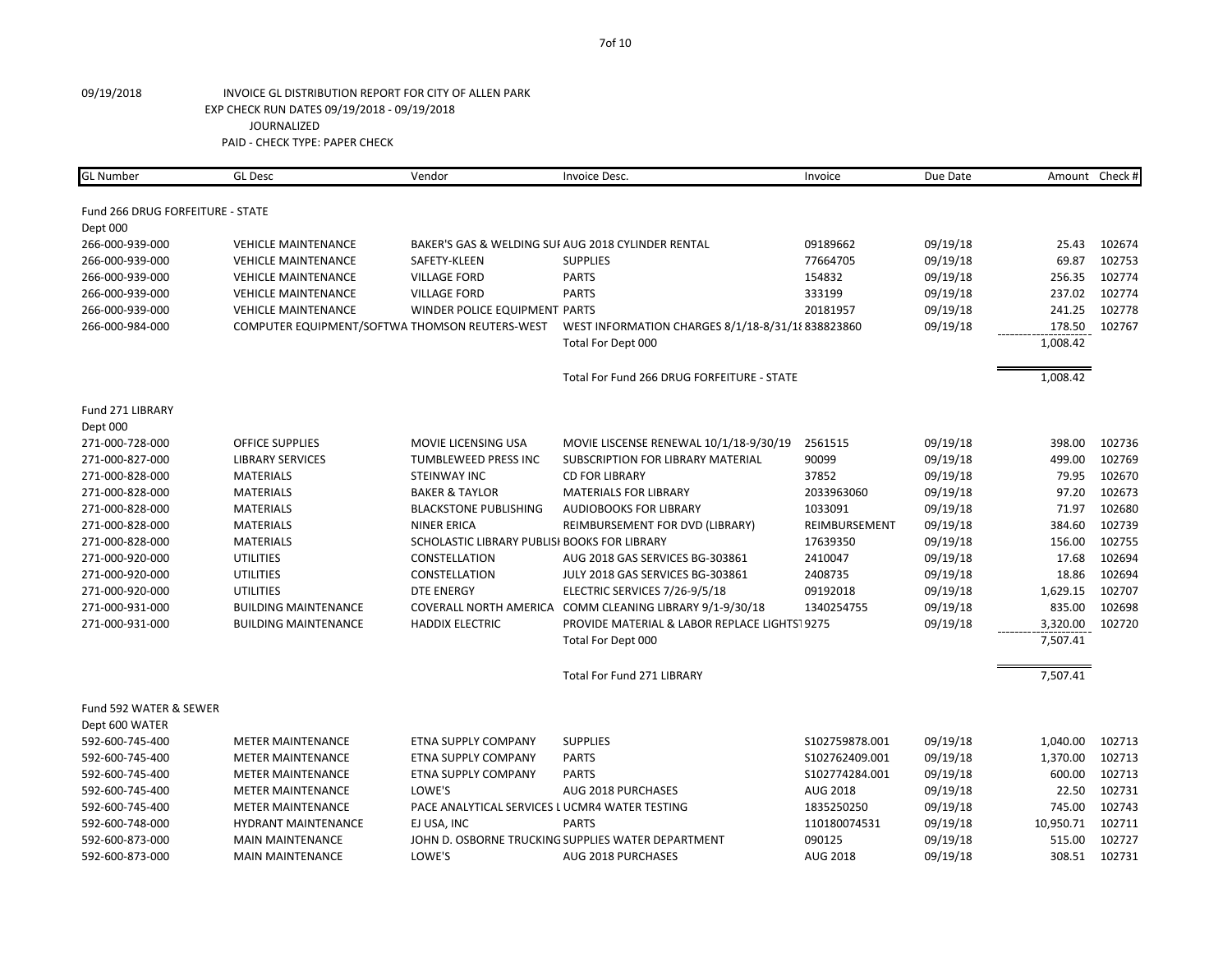| <b>GL Number</b>             | <b>GL Desc</b>                   | Vendor                                          | Invoice Desc.                                                                         | Invoice           | Due Date | Amount                                                                                                         | Check # |
|------------------------------|----------------------------------|-------------------------------------------------|---------------------------------------------------------------------------------------|-------------------|----------|----------------------------------------------------------------------------------------------------------------|---------|
| 592-600-926-050              | PURCHASED WATER                  | GREAT LAKES WATER AUTHO JULY 2018 WATER USAGE   |                                                                                       | JULYWHOLESALE     | 09/19/18 | 220,330.25                                                                                                     | 102703  |
| 592-600-985-000              | <b>CAPITAL OUTLAY</b>            | LOWE'S                                          | AUG 2018 PURCHASES                                                                    | AUG 2018          | 09/19/18 | 0.00                                                                                                           | 102731  |
|                              |                                  |                                                 | Total For Dept 600 WATER                                                              |                   |          | 235,881.97                                                                                                     |         |
| Dept 601 601 SEWER           |                                  |                                                 |                                                                                       |                   |          |                                                                                                                |         |
| 592-601-745-300              | STORM/CB MAINTENANCE             | DIX BLOCK & SUPPLY CO.                          | <b>STORM SEWER SUPPLIES</b>                                                           | 119537            | 09/19/18 | 292.31                                                                                                         | 102705  |
| 592-601-757-000              | <b>OPERATING SUPPLIES</b>        | TRAFFIC SAFETY WAREHOUSI WATER SUPPLIES         |                                                                                       | 55147A            | 09/19/18 | 978.25                                                                                                         | 102768  |
| 592-601-920-000              | <b>UTILITIES</b>                 | <b>DTE ENERGY</b>                               | ELECTRIC SERVICES 7/26-9/5/18                                                         | 09192018          | 09/19/18 | 1,237.72                                                                                                       | 102707  |
| 592-601-921-000              | OFFICE SUPPLIES                  | <b>SAM'S CLUB DIRECT</b>                        | AUG 2018 PURCHASES                                                                    | AUG 2018          | 09/19/18 | 158.92                                                                                                         | 102754  |
| 592-601-927-050              | SEWAGE DISPOSAL-GLWA             |                                                 | GREAT LAKES WATER AUTHO AUG 2018 SEWAGE SERVICES                                      | AUGSEWAGE         | 09/19/18 | 70,600.00                                                                                                      | 102701  |
| 592-601-927-060              | SEWAGE DISPOSAL- WAYNE COUN DUWA |                                                 | JULY 2018 1% ASSESSMENT -JULY SEWAGE                                                  | <b>JULY 2018</b>  | 09/19/18 | 773.85                                                                                                         | 102780  |
| 592-601-927-100              | DETROIT POLLUTANTS               |                                                 | GREAT LAKES WATER AUTHO JULY 2018 POLLUTANT SURCHARGES                                | JULYPOLLUTANT     | 09/19/18 | 1,145.79                                                                                                       | 102702  |
| 592-601-930-000              | <b>SEWER MAINTENANCE</b>         | GREAT LAKES ACE HARDWAR AUG 2018 PURCHASES      |                                                                                       | AUG 2018          | 09/19/18 | 7.41                                                                                                           | 102655  |
| 592-601-939-100              | <b>VEHICLE MAINTENANCE</b>       |                                                 | BAKER'S GAS & WELDING SUI AUG 2018 CYLINDER RENTAL                                    | 09189662          | 09/19/18 | 25.46                                                                                                          | 102674  |
| 592-601-939-100              | <b>VEHICLE MAINTENANCE</b>       | <b>CERTIFIED LABORATORIES</b>                   | <b>PARTS</b>                                                                          | 3251963           | 09/19/18 | 735.79                                                                                                         | 102689  |
| 592-601-939-100              | <b>VEHICLE MAINTENANCE</b>       | SAFETY-KLEEN                                    | <b>SUPPLIES</b>                                                                       | 77664705          | 09/19/18 | 69.87                                                                                                          | 102753  |
| 592-601-939-100              | <b>VEHICLE MAINTENANCE</b>       | WINDER POLICE EQUIPMENT PARTS                   |                                                                                       | 20182025          | 09/19/18 | 1,228.07                                                                                                       | 102778  |
| 592-601-951-000              | <b>ENGINEERING CONSULTANTS</b>   | C.E. RAINES COMPANY                             | JOB AP-01 GENERAL PROJECTS                                                            | 15401             | 09/19/18 | 316.00                                                                                                         | 102686  |
| 592-601-960-000              | TRAINING & EDUCATION             |                                                 | AMERICAN PUBLIC WORK AS! APWA INSTITUTE BASIC 2 YR 4/7-/4/12/19                       | <b>BILL MINER</b> | 09/19/18 | 695.00                                                                                                         | 102667  |
| 592-601-960-000              | TRAINING & EDUCATION             | <b>COMFORT INN SUITES</b>                       | HOTEL STAY B MINER MPSI PROGRAM 4/7-4/1. 605997312                                    |                   | 09/19/18 | 402.90                                                                                                         | 102693  |
| 592-601-960-000              | <b>TRAINING &amp; EDUCATION</b>  | <b>ODEN TRAINING</b>                            | WATER DISTRIBUTION EXAM REVIEW BILL, JUST 811190-158                                  |                   | 09/19/18 | 720.00                                                                                                         | 102740  |
| 592-601-962-000              | <b>MISCELLANEOUS</b>             |                                                 | SMART PROCURE INC DBA/G(3 YR SUBSCRITION TO GOV SPEND PROCUSREN 42855                 |                   | 09/19/18 | 1,000.00                                                                                                       | 102761  |
| 592-601-986-000              | CAPITAL OUTLAY-SEWERS            | LIQUI-FORCE SERVICES USA 2017-2018 SAW SERVICES |                                                                                       | 600810-08         | 09/19/18 | 31,949.50                                                                                                      | 102730  |
|                              |                                  |                                                 | Total For Dept 601 601 SEWER                                                          |                   |          | 112,336.84<br>459.69<br>0.00<br>742.44<br>1,179.58<br>1,226.51<br>4,071.20<br>1,008.44<br>8,687.86<br>6,379.00 |         |
| Dept 603 603 BASIN           |                                  |                                                 |                                                                                       |                   |          |                                                                                                                |         |
| 592-603-853-000              | <b>TELEPHONE</b>                 | <b>VERIZON WIRELESS</b>                         | PHONE SERVICES 8/2/18-9/1/18                                                          | 9813719282        | 09/19/18 |                                                                                                                | 102771  |
| 592-603-920-000              | <b>UTILITIES</b>                 | CONSTELLATION                                   | AUG 2018 GAS SERVICES BG-218251                                                       | 2410043           | 09/19/18 |                                                                                                                | 102694  |
| 592-603-920-000              | <b>UTILITIES</b>                 | CONSTELLATION                                   | JULY 2018 GAS SERVICES BG-218252                                                      | 2408733           | 09/19/18 |                                                                                                                | 102694  |
| 592-603-920-000              | <b>UTILITIES</b>                 | CONSTELLATION                                   | MAY 2018 GAS SERVICES REVISED BILL BG-2182 2353838-1                                  |                   | 09/19/18 |                                                                                                                | 102694  |
| 592-603-920-000              | <b>UTILITIES</b>                 | CONSTELLATION                                   | AUG 2018 GAS SERVICES BG-218252                                                       | 2410044           | 09/19/18 |                                                                                                                | 102694  |
| 592-603-920-000              | <b>UTILITIES</b>                 | <b>DTE ENERGY</b>                               | ELECTRIC SERVICES 7/26-9/5/18                                                         | 09192018          | 09/19/18 |                                                                                                                | 102707  |
| 592-603-939-000              | <b>VEHICLE MAINTENANCE</b>       | JACK DOHENY COMPANIES                           | LABOR AND SUPPLIES FOR TRAILER UNIT REPAI W91964                                      |                   | 09/19/18 |                                                                                                                | 102706  |
|                              |                                  |                                                 | Total For Dept 603 603 BASIN                                                          |                   |          |                                                                                                                |         |
| Dept 604 ADMINISTRATION/DEBT |                                  |                                                 |                                                                                       |                   |          |                                                                                                                |         |
| 592-604-722-100              |                                  |                                                 | RETIREMENT CONTRIBUTION - DB PNC INSTITUTIONAL INV.-BAF SEPT 2018 MONTHLY PENSION PMT | <b>SEPT 2018</b>  | 09/19/18 |                                                                                                                | 102750  |
| 592-604-820-000              | ENGINEERING                      | <b>BUCCILLI GROUP, LLC</b>                      | INSPECTIONS S WOOD- B WOOD 8/6/18-9/20/: 3038                                         |                   | 09/19/18 | 1,242.00                                                                                                       | 102682  |
| 592-604-820-000              | <b>ENGINEERING</b>               | <b>BUCCILLI GROUP, LLC</b>                      | INPSECTION SERVICES S WOOD 8/13-8/17/18 V 3058                                        |                   | 09/19/18 | 756.00                                                                                                         | 102682  |
|                              |                                  |                                                 | Total For Dept 604 ADMINISTRATION/DEBT                                                |                   |          | 8,377.00                                                                                                       |         |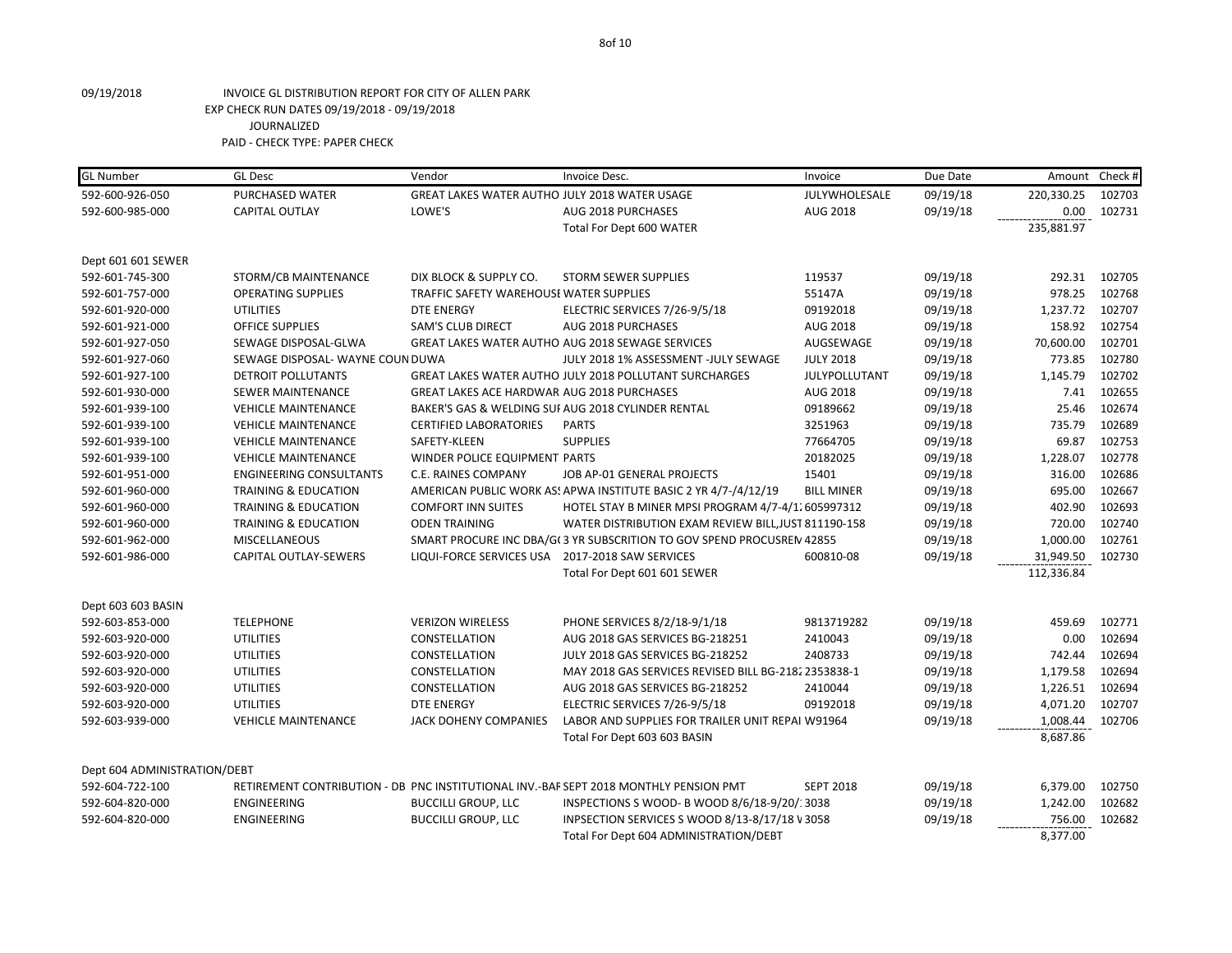| <b>GL Number</b>                     | <b>GL Desc</b>                  | Vendor                                          | Invoice Desc.                                                              | Invoice        | Due Date | Amount     | Check # |
|--------------------------------------|---------------------------------|-------------------------------------------------|----------------------------------------------------------------------------|----------------|----------|------------|---------|
|                                      |                                 |                                                 | Total For Fund 592 WATER & SEWER                                           |                |          | 365,283.67 |         |
| Fund 593 SOUTHFIELD LEASE PROPERTIES |                                 |                                                 |                                                                            |                |          |            |         |
| Dept 906 DEBT SERVICE                |                                 |                                                 |                                                                            |                |          |            |         |
| 593-906-995-000                      | <b>BOND INTEREST</b>            | THE BANK NEW YORK MELLC BOND INTEREST           |                                                                            | ALLENP09A-B    | 09/19/18 | 320,078.75 | 102765  |
|                                      |                                 |                                                 | Total For Dept 906 DEBT SERVICE                                            |                |          | 320,078.75 |         |
|                                      |                                 |                                                 | Total For Fund 593 SOUTHFIELD LEASE PROPERTIES                             |                |          | 320,078.75 |         |
| Fund 701 TRUST AND AGENCY            |                                 |                                                 |                                                                            |                |          |            |         |
| Dept 000                             |                                 |                                                 |                                                                            |                |          |            |         |
| 701-000-241-000                      | <b>HISTORICAL MUSEUM ESCROW</b> |                                                 | EXPERT HEATING & COOLING FURNISH & INSTALL CARRIER FURNACE AP HIST J003943 |                | 09/19/18 | 2,200.00   | 102715  |
| 701-000-242-000                      | <b>CITY FESTIVITIES ESCROW</b>  | GREAT LAKES ACE HARDWAR AUG 2018 PURCHASES      |                                                                            | AUG 2018       | 09/19/18 | 113.34     | 102655  |
| 701-000-242-000                      | <b>CITY FESTIVITIES ESCROW</b>  | <b>ALLEN PARK ELKS</b>                          | 2018 PUMPKIN PATCH DONATION                                                | 2018 PU PATCH  | 09/19/18 | 750.00     | 102661  |
| 701-000-242-000                      | <b>CITY FESTIVITIES ESCROW</b>  | <b>ALLEN PARK ROTARY</b>                        | 2018 ST FAIR SERVICES                                                      | 2018 ST FAIR   | 09/19/18 | 2,000.00   | 102662  |
| 701-000-242-000                      | <b>CITY FESTIVITIES ESCROW</b>  | <b>ALLEN PARK BULLDOGS</b>                      | <b>2018 ST FAIR SERVICES</b>                                               | 2018 ST FAIR   | 09/19/18 | 1,000.00   | 102664  |
| 701-000-242-000                      | <b>CITY FESTIVITIES ESCROW</b>  | ALLEN PARK, CITY OF.                            | LABOR, COST & WEEDING FOR 2018 AP ST FAIR 2018 ST FAIR                     |                | 09/19/18 | 8,171.00   | 102665  |
| 701-000-242-000                      | <b>CITY FESTIVITIES ESCROW</b>  | ALLEN PARK KNIGHTS OF COL 2018 ST FAIR SERVICES |                                                                            | 2018 ST FAIR   | 09/19/18 | 2,000.00   | 102666  |
| 701-000-246-500                      | <b>ENGINEERING ESCROW</b>       | C.E. RAINES COMPANY                             | JOB AP-97 SURVEY SERV COMCAST /DSW                                         | 15389          | 09/19/18 | 324.00     | 102686  |
| 701-000-246-500                      | <b>ENGINEERING ESCROW</b>       | C.E. RAINES COMPANY                             | JOB AP-01 GENERAL PROJECTS                                                 | 15401          | 09/19/18 | 1,385.00   | 102686  |
| 701-000-246-500                      | <b>ENGINEERING ESCROW</b>       | C.E. RAINES COMPANY                             | JOB AP-96 BELLE TIRE CORPORATE OFFICES SUI 15390                           |                | 09/19/18 | 216.00     | 102686  |
| 701-000-246-500                      | <b>ENGINEERING ESCROW</b>       | C.E. RAINES COMPANY                             | JOB AP-94 SURVEY SERV WOW AND FORD MOT 15392                               |                | 09/19/18 | 1,215.00   | 102686  |
| 701-000-246-500                      | <b>ENGINEERING ESCROW</b>       | C.E. RAINES COMPANY                             | JOB AP-95 SURVEY SER WOW & FORD MOTOR 15391                                |                | 09/19/18 | 3,105.00   | 102686  |
| 701-000-246-500                      | <b>ENGINEERING ESCROW</b>       | C.E. RAINES COMPANY                             | JOB A-90 SURVEY SERV COMCAST                                               | 15393          | 09/19/18 | 722.00     | 102686  |
| 701-000-246-500                      | <b>ENGINEERING ESCROW</b>       | C.E. RAINES COMPANY                             | JOB AP-75 SURVEY SERVICES CHICK FIL-A                                      | 15394          | 09/19/18 | 1,512.00   | 102686  |
| 701-000-246-500                      | <b>ENGINEERING ESCROW</b>       | C.E. RAINES COMPANY                             | JOB AP-72 SURVEY SERV FORD MOTOR WIND T 15409                              |                | 09/19/18 | 324.00     | 102686  |
|                                      |                                 |                                                 | Total For Dept 000                                                         |                |          | 25,037.34  |         |
|                                      |                                 |                                                 | Total For Fund 701 TRUST AND AGENCY                                        |                |          | 25,037.34  |         |
| Fund 703 SCHOOL AND COUNTY TAX FUND  |                                 |                                                 |                                                                            |                |          |            |         |
| Dept 000                             |                                 |                                                 |                                                                            |                |          |            |         |
| 703-000-275-000                      | <b>REFUNDABLE TAXES</b>         | BOSMAN, MARGARET J                              | 2018 Sum Tax Refund 30 007 01 0072 000                                     | 3007010072000  | 09/19/18 | 436.32     | 1531    |
| 703-000-275-000                      | <b>REFUNDABLE TAXES</b>         | MATELIC, KELLY                                  | 2018 Sum Tax Refund 30 028 01 0235 002                                     | 30028010235002 | 09/19/18 | 40.05      | 1532    |
| 703-000-275-000                      | <b>REFUNDABLE TAXES</b>         |                                                 | MICHELIN NORTH AMERICA II 2018 Sum Tax Refund 30 006 99 0002 702           | 30006990002702 | 09/19/18 | 15.52      | 1533    |
| 703-000-275-000                      | <b>REFUNDABLE TAXES</b>         |                                                 | MICHELIN NORTH AMERICA II 2018 Sum Tax Refund 30 999 00 2536 100           | 30999002536100 | 09/19/18 | 49.57      | 1534    |
| 703-000-275-000                      | <b>REFUNDABLE TAXES</b>         | STATHAKIS, ALEX-JULIA                           | 2018 Sum Tax Refund 30 011 04 0306 000                                     | 30011040306000 | 09/19/18 | 11.79      | 1535    |
| 703-000-275-000                      | <b>REFUNDABLE TAXES</b>         | TRUDEAU, JOHN M                                 | 2018 Sum Tax Refund 30 023 04 0093 000                                     | 30023040093000 | 09/19/18 | 25.09      | 1536    |
| 703-000-275-000                      | <b>REFUNDABLE TAXES</b>         |                                                 | UNGER, PATRICK H/ANGELA I 2018 Sum Tax Refund 30 003 02 0176 000           | 30003020176000 | 09/19/18 | 21.51      | 1537    |
|                                      |                                 |                                                 | Total For Dept 000                                                         |                |          | 599.85     |         |